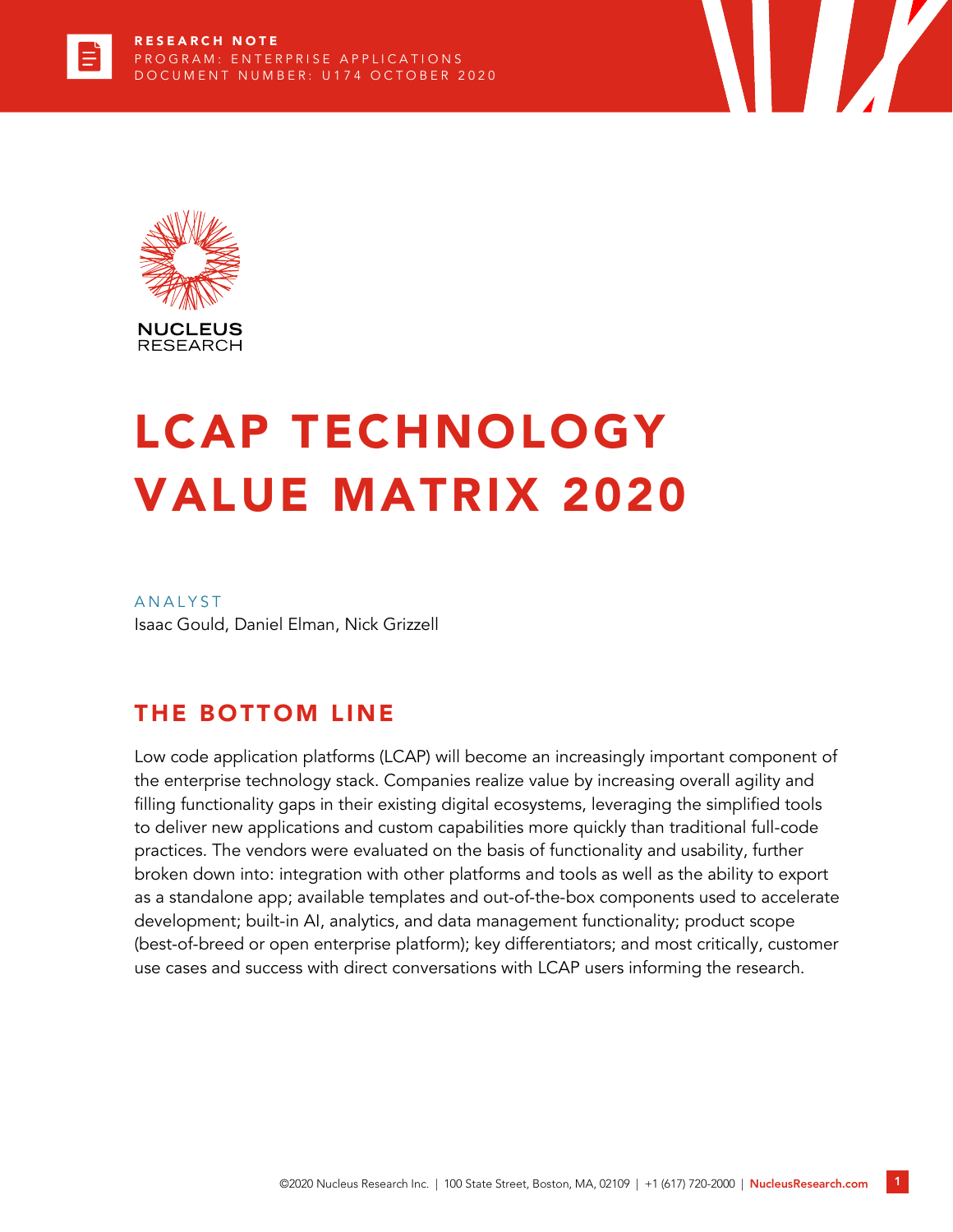

# **OVERVIEW**

Nucleus defines a Low Code Application Platform (LCAP) as an environment that hosts various low to no-code tools for both citizen and professional developers to build business solutions. Low and no-code tools can range from visual drag and drop workflow builders and set-up wizards that guide users through point and click processes to simplified coding language for complex tasks.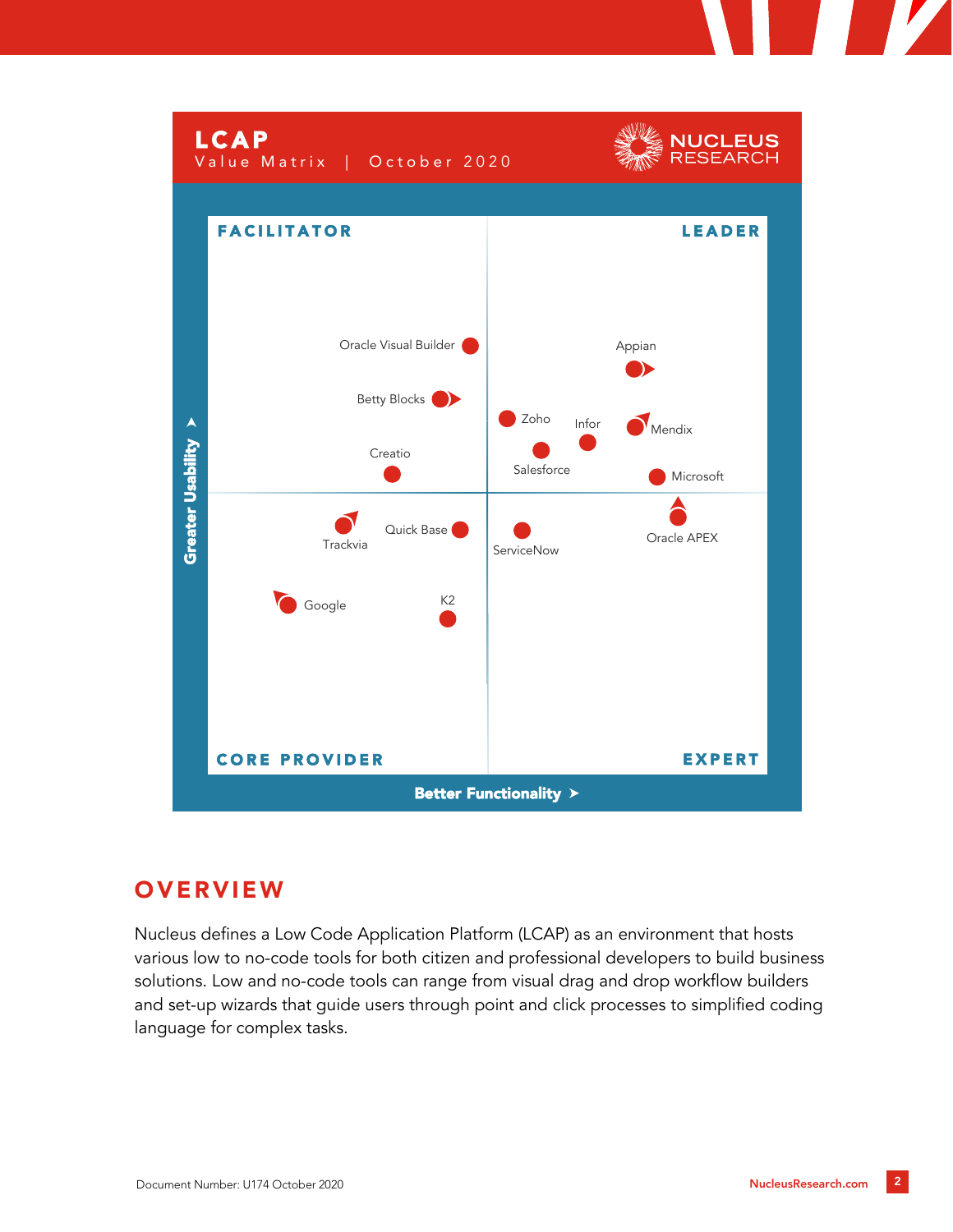There is an expansive market for LCAP solutions, both from large full-suite application vendors that address multiple business segments or standalone vendors not beholden to another's platform or data service. Standalone vendors cover a wide range of the market in terms of platform functionality and the resulting complexity of the applications built. Some focus on automating manual processes and streamlining employee activities via Robotic Process Automation (RPA) and Business Process Management (BPM) capabilities. Others are better suited for developing full-fledged enterprise applications to address the functional gaps of customers' IT ecosystems, reducing the need for third-party solutions and the associated costs. When it comes to large multi-class solution vendors, including Oracle, Salesforce, Infor, Zoho, Microsoft, and Google, their LCAP user bases primarily stem from customers already using the platform for other solutions, databases, or cloud services. These users often leverage the LCAP solutions to customize their existing solutions and

extend the functionality for their specific needs. They can also build standalone applications for both internal and external purposes to build applications and services such as interactive portals, forms, and web services.

On the surface, an LCAP is a valuable tool to build applications that supplement an organization's solution environment, digitizing a greater number of business processes and customizing existing applications to match needs and objectives better. However, the true

The true value of LCAP lies in its ability to improve organizational agility, flexibility, and cost efficiency.

value of LCAP lies not in the applications built but in its ability to improve organizational agility, flexibility, and cost-efficiency. While the applications built by an LCAP certainly enhance employees' productivity and work quality, developers express the most satisfaction with the low code tools. Businesses can deploy applications faster than ever before, often in a matter of one to three months, whereas implementing a third-party application is an arduous and expensive process that increases in price and time along with the size of the company and complexity of the system. Given the similarity between the functionality of leading LCAP solutions and the ability to build virtually an infinite number of unique applications, the key value driver of a low-code development product boils down to its outof-the-box connectors, tools, and templates. Connectors for integration are a vital component of a solution's value proposition. For an application to drive automation and reduce the manual workload for a business, it needs to connect to neighboring systems for data intake to perform its purpose and then feed that data for downstream processes. Connection with third-party services and bots further improves the functional value of a solution as those tools can be easily ported in.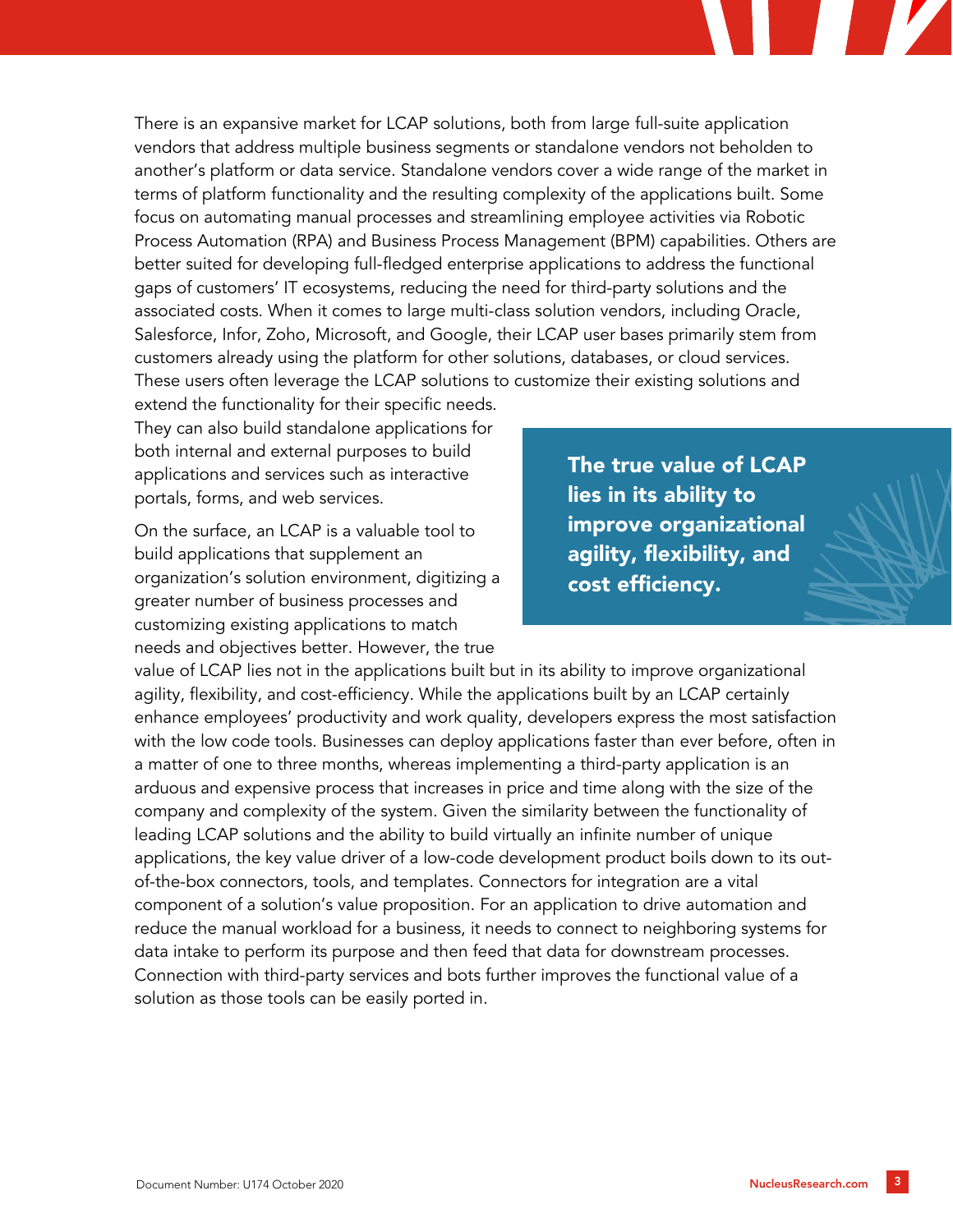When it comes to choosing the right LCAP, potential customers need to assess the no-code tools offered by a vendor to ensure it matches their development needs and its primary users' expertise, whether it's for tech-savvy business users or professional developers. Furthermore, users must first ensure that the LCAP will integrate with its IT systems, onpremise or cloud databases and that its developers are familiar with the code language, SQL or JavaScript, for example, since they will have to touch code at some point along the development or update process. After assessing the nature of an LCAP and its out-of-box tools and native integrations, users will be able to deploy applications rapidly with as little third-party support as possible. Speaking with dozens of end-users of all the low-code products featured in this report, Nucleus has noted that LCAP tools are still predominately used by either in-house professional developers or outsourced to a development partner. While citizen developers often play a vital role in designing the applications, laying out their vision to meet their objectives best, a professional developer is usually required to bring an application to fruition, especially for defining complex relationships and rules.

# LEADERS

The Leaders in this year's Value Matrix include Appian, Infor, Mendix, Microsoft, Salesforce, and Zoho.

## APPIAN

Appian provides a powerful low-code platform for rapid application development and driving enterprise automation. It unites end-to-end processes across an organization through advanced low-code tools for Robotic Process Automation (RPA), Business Process Management (BPM), Decision Rules, API Integration, Case Management, and AI. After speaking to several customers about their experiences with Appian, the consensus pointed towards an easy-to-implement and rapid go-to-live solution, with some customers fully utilizing the platform within the first few days. Customers also praised the platform for accelerating development cycles, reducing costs, and increasing user productivity.

The Appian platform excels in automating manual work, simplifying complex processes, and streamlining developers and business-level users' decision-making process. The platform's visual design paradigm and pre-built templates enable a developer to skip writing code and focus on delivering impactful business applications. Non-technical users can also leverage Appian's citizen development capabilities to create applications without compromising the platform's performance, governance, and security.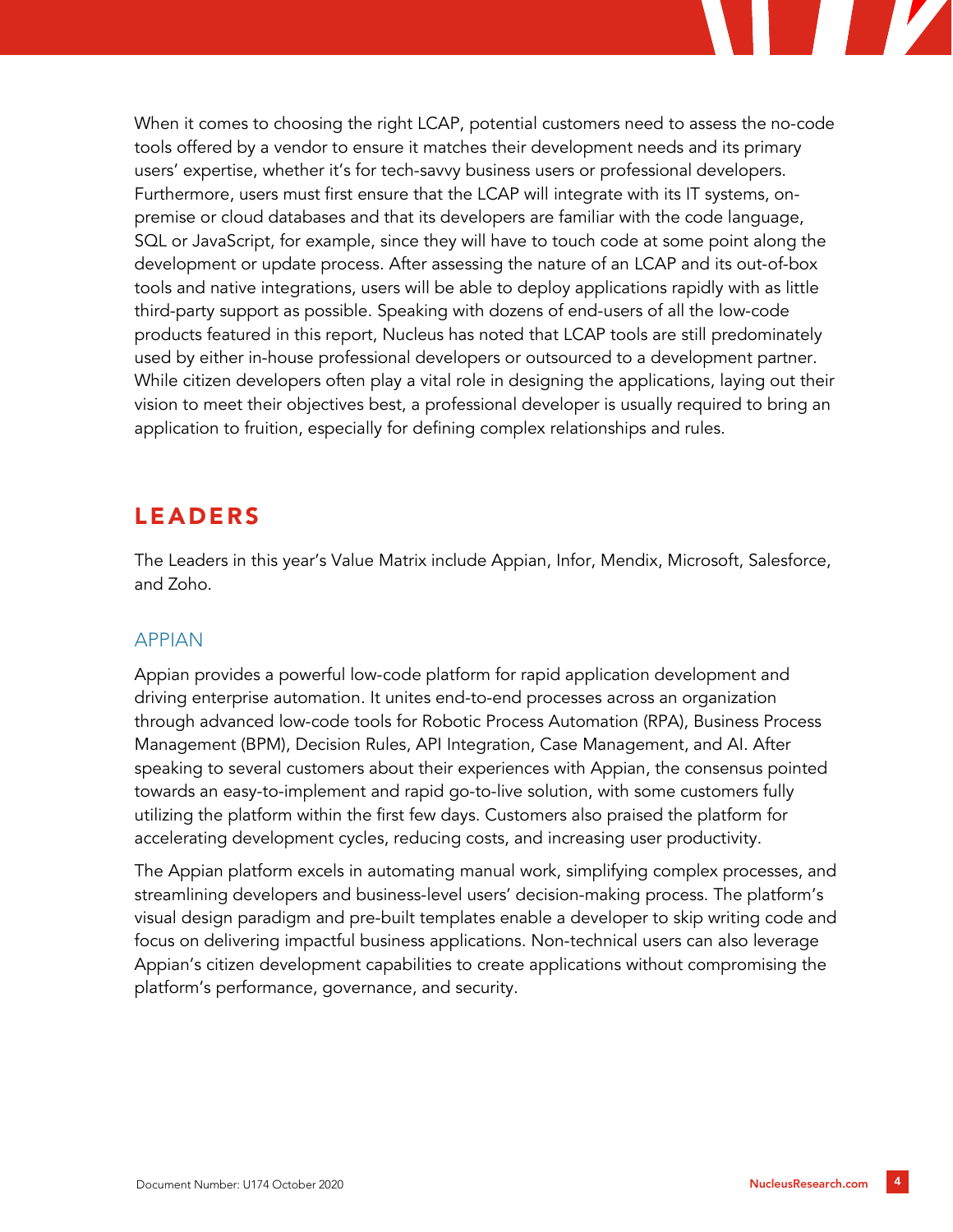Appian's RPA technology enables users to automate repetitive manual tasks and integrate systems that lack modern APIs. Appian RPA caters to both developers with Java development tools and non-technical users with low-code design experiences. Appian RPA further includes extensive robot governance capabilities and pre-built modules to simplify and accelerate the implementation of robots. Appian RPA runs on Appian Cloud to increase the solution's security and stability and supports new features like intelligent image recognition of objects on a screen to reduce errors in bot actions. The elimination of manual tasks continues further with AI-powered Intelligent Document Processing (IDP) to automatically extract data from large volumes of documents without human intervention.

Additionally, the Appian platform excels at BPM, enabling users to create complex business process flows and logic in a no-code, drag-and-drop design environment. AI-assisted workflow modeling provides further guidance to users to improve the speed and accuracy of process design. Business insights are also continuously monitored by Appian's process analytics engine, which records every process execution for real-time metrics and KPI reporting. The platform includes a no-code design environment for its Decision Rules engine and its API Integration Designer, which ships with over 100 packaged connectors to common systems such as Salesforce, SAP, and Microsoft SharePoint. Through this, Appian is often used as a multi-experience platform for creating web, mobile, voice/SMS, and conversational applications.

Appian already filled 2020 with key updates, innovations, and integration capabilities to not only improve the platform but simplify the app development process for users:

- In March 2020, Appian released Appian RPA, which augments Appian's Low-code Automation Platform to govern cloud-native Appian software robots in a unified automation stack. The combination of RPA, AI, workflow management, case management, decision rules, and API integration tools helps accelerate low-code app development and automate end-to-end business processes.
- In March 2020, Appian expanded its partnership with Google Cloud. The partnership focused on intelligent document processing by enhancing the Appian AI offering and enabling out-of-the-box AI capabilities pre-configured for IDP.
- In April 2020, Appian launched its Workforce Safety solution to help companies protect employees' health and safety when returning to work during the COVID pandemic. The solution comes fully pre-built with workforce health screening capabilities, return authorization, contact tracing, and managing a phased return to work facilities.
- In May 2020, Appian announced a strategic technology partnership with DocuSign. The partnership aimed to enhance the integration between DocuSign and Appian's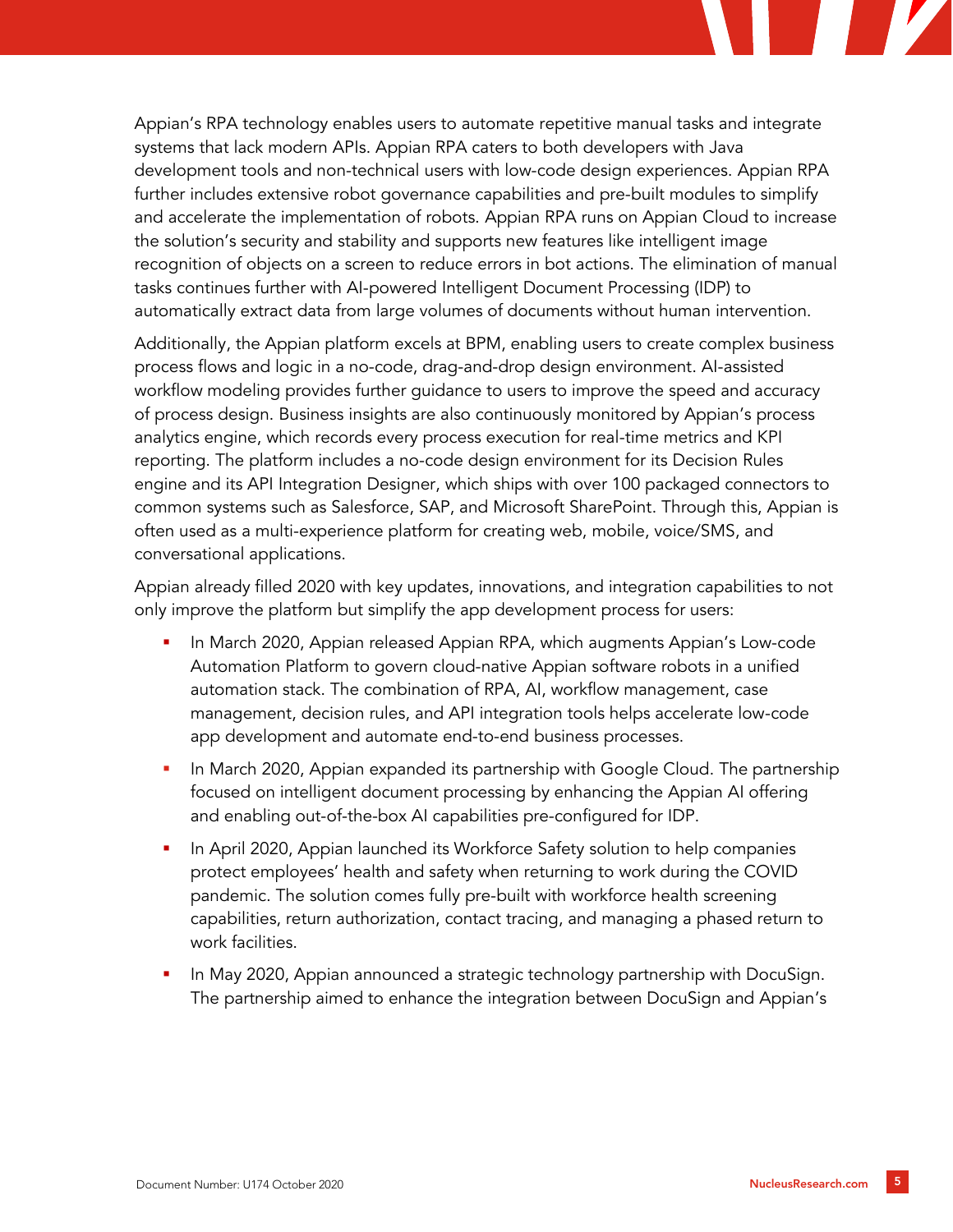Low-code Automation Platform by creating a no-code plugin to add electronic signature capabilities to any business process built on Appian.

**In June 2020, Appian released updates to the Appian Low-code Automation** Platform. New features and updates included real-time AI guidance, low-code DevSecOps, and IDP to increase operational efficiency and improve customer experiences.

Nucleus spoke with several Appian customers and found benefits surrounding rapid deployment times, increasing employee productivity, simplifying application development, enabling non-technical users, and enterprise scalability and performance. Customers quantitatively highlighted a 20 percent savings on IT spend, a 45 percent increase to productivity, and an ROI of fewer than five months. Appian's low-code development platform is positioned as a leader in this year's Value Matrix with a simple and intuitive design environment, extensive automation capabilities, and tools to meet a diverse set of business needs.

#### INFOR

Infor Mongoose is Infor's low code application development framework to simplify the process of designing and deploying software applications. The framework is part of the Infor OS ecosystem that, when completely leveraged, supports Infor CloudSuite customers with improved stability and flexibility. Infor Mongoose excels at building simplified applications and gives users the tools and depth to create complex enterprise software application solutions. The simplified relational database technology combined with a unique architecture supports internal business-level and external end-users of applications by allowing both parties to extend and adapt the applications. The Infor Mongoose Framework covers an extensive range of capabilities ranging from automatic web rendering, multidevice support, flexible integration, diagnostic and monitoring capabilities, agile cloud deployment, and low cost of ownership.

Rapid application development is the central focus of the Mongoose platform, and the toolsets provided to developers and non-technical users ensure that the amount of program coding required by users is minimized. Infor Mongoose uses a metadata defined model for the user interface, the mid-tier business objects, and business processes to simplify processes. This metadata-driven approach seamlessly connects application and UI/UX presentations with Mongoose forms to Intelligent Data Objects (IDO), Mongoose's abstraction of complex data model definitions, relationships, methods, and an application event system. This philosophy and approach help insulate developers from extended upgrade cycles by making the entirety of metadata-described content upgradeable with framework tools such as FormSync. The metadata model also enables large portions of software application development tiers to be developed with zero code through Infor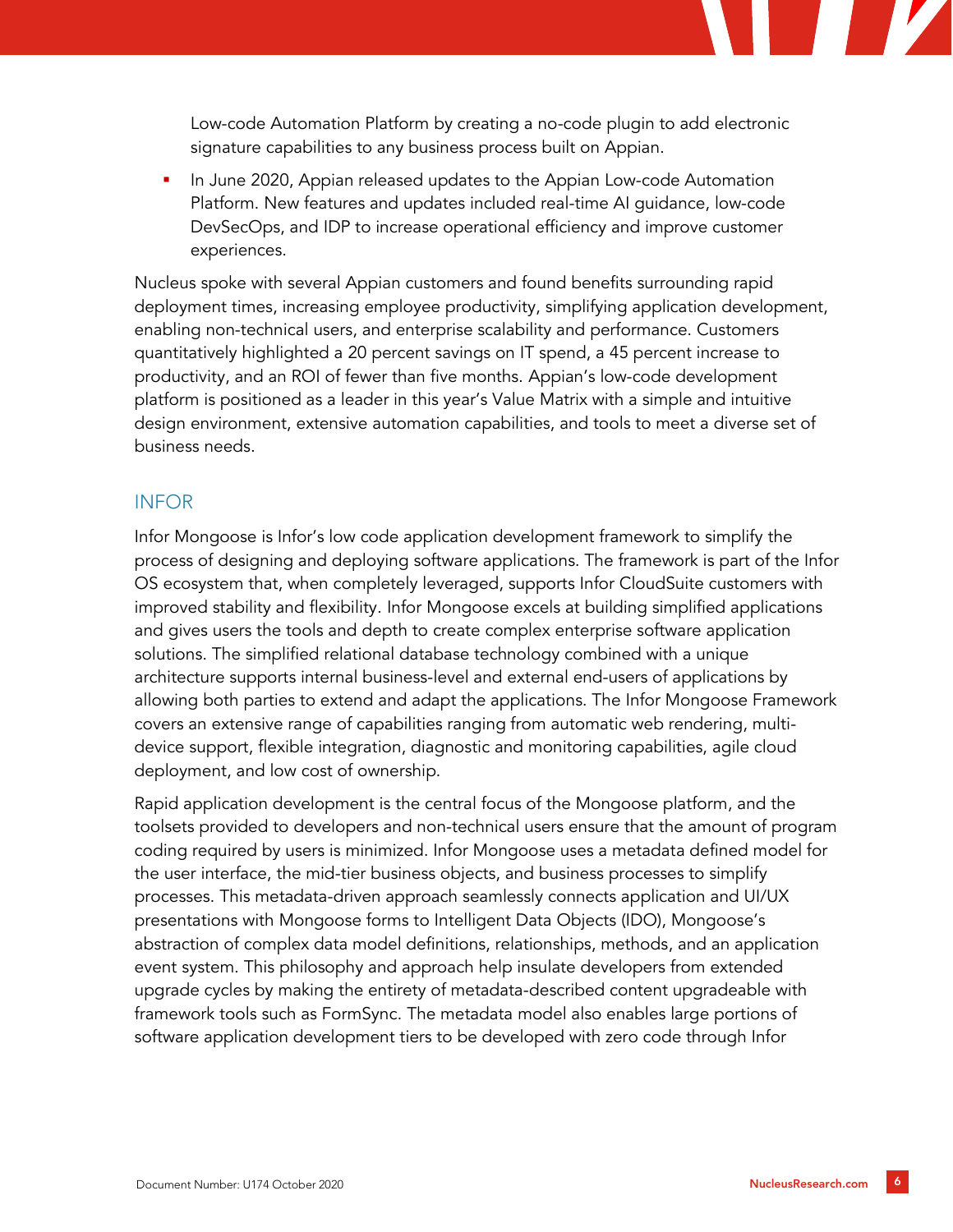Mongoose. Furthermore, Infor Mongoose utilizes reusable code within the framework, such as validators, scripts, and component classes.

Extendibility and adaptability also prove to be a pillar of the Mongoose structure, supporting access to key locations in the base application allowing end-users to add extensions. The extensions are automatically migrated when upgrades occur, further reducing the input required by the user. For example, users can extend any business process using the Application Event System to define rules that execute whenever an insert or update occurs to a business object in the application. Users can extend business objects to create new Intelligent Data Objects in the base application and add new tables and fields. Additionally, users can extend any portion of any screen, including new tabs or fields, validation logic, and enabling logic while also allowing users to embed controls written in HTML 5 or JavaScripts. Another key feature for extensibility is Mongoose's Photoshop-like ability to manage content development in layers. Content is able to be developed and controlled at various levels (vendor, site, entity, etc.) that allow folks to control extensibility as well as roll back changes. To further support the adaptability of Infor Mongoose, the platform strives to support integration with other business applications. Infor Mongoose allows users to connect an external application to query or update data and automate processing for a wide range of technologies such as WebServices, XML, .NET, and COM. Users can integrate software directly at the user interface level on Mongoose, which includes embedding any other application's web UI into any Mongoose form and interacting with client applications through the Mongoose document management functionalities. Furthermore, Infor Mongoose applications are fully cloud-enabled and support agile cloud deployment allowing users to extend and adapt applications in cloud scenarios.

Each month throughout 2020, Infor released updates to the Mongoose platform to improve the solution's usability, functionality, and overall performance. Here are some key improvements for 2020:

- In January 2020, Infor added support for internal web server application URL and added support for optional parameters in IDO extension methods.
- In March 2020, Infor added a new table and IDO wizard in App Builder, allowing users to create tables and collections that store data using data services. Infor also added a new wizard to import Data Lake objection from the Infor ION API into Infor Mongoose.
- In April 2020, Infor added a new wizard for strongly-typed APIs with Swagger documentation as well as a new wizard for external workflows to generate alert workflows, approval request workflows, and pulse alerts.
- In September 2020, Infor added new diagnostic features in Trace Viewer and the Diagnostics window. In Trace Viewer, users can now view variables created or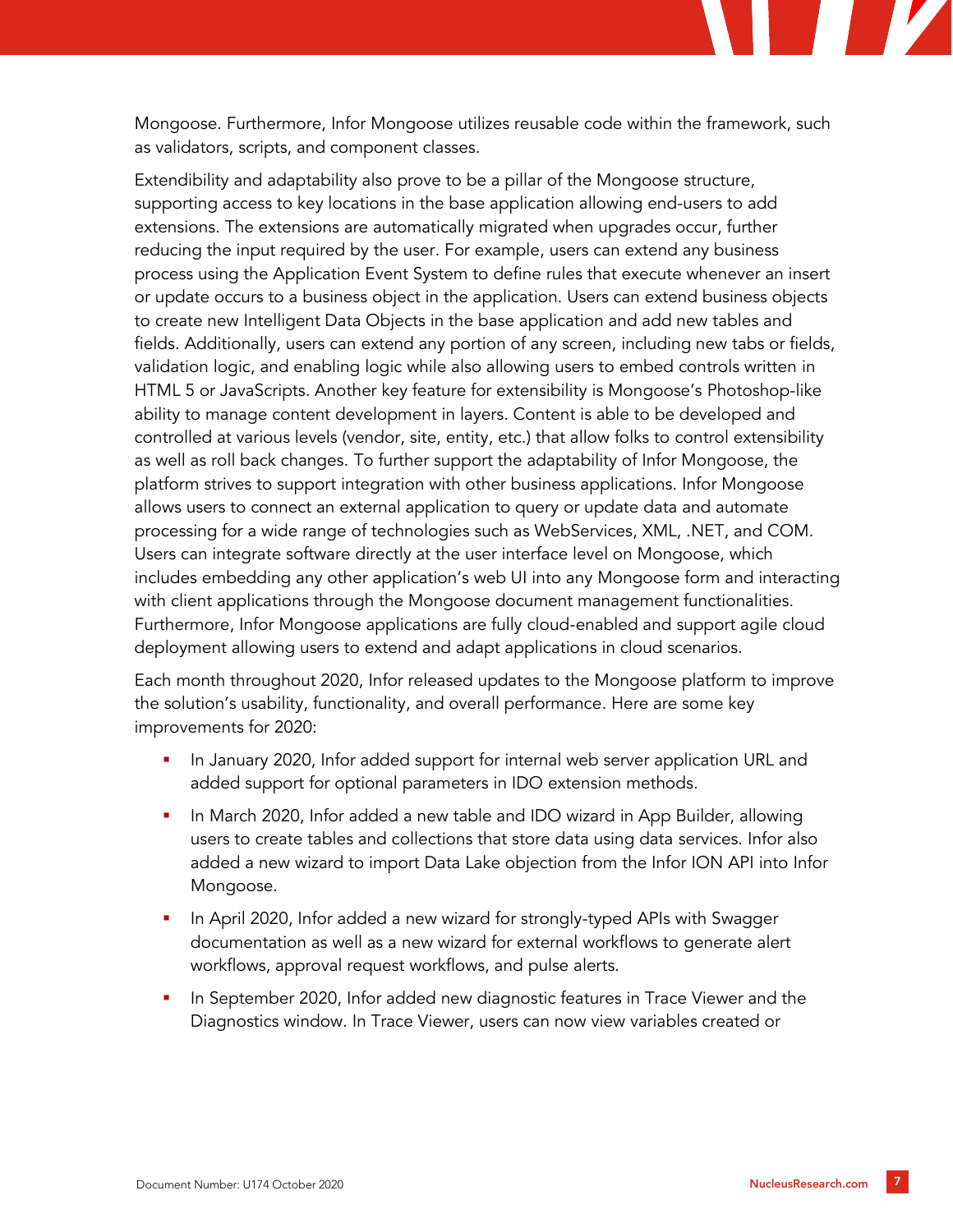

 In October 2020, Infor enabled the Web Designer to support the use of Visual Studio when editing global and form scripts. Additionally, Infor improved the performance of license application processes to decrease the time required to apply or reapply license documents to tenants in the cloud.

These are just a few highlights from an extensive list of improvements to the Mongoose platform that are released each month. With continued support displayed throughout 2020 and industry-leading capabilities surrounding integration, out-of-the-box functionalities, data management, UI, and analytics, Infor Mongoose is positioned as a Leader in the 2020 LCAP Value Matrix.

#### **MENDIX**

Mendix is a low-code application development platform centered around a visual, modeldriven software development model to enable both non-technical business-level users and advanced developers. The application development platform aims to create a medium between business and IT users by creating an environment where users of all skillsets can extract value and drive business processes. Mendix offers support for mobile, tablet, and desktop applications when developing new apps for many uses cases from IoT to legacy applications.

Mendix centers around a model-driven development approach that provides extensive capabilities without sacrificing functionality to support a broader skillset of employees. With many companies unable to hire large teams of programmers to handle application development needs, companies will look towards solutions like Mendix to enable its nontechnical business-level users. As companies continue to adopt remote work environments, the development teams will be constructing more applications than ever before to support company operations. With a cloud-native architecture, citizen developers and advanced users can deploy apps on-premises or in the cloud with a single click. Mendix is also one of the first platforms to support AI-assisted development that only further enables nontechnical users.

The Mendix Studio is the visual, no-code online environment that enables a wide range of business-level users. Mendix Studio deploys drop-down menus, drag-and-drop functionalities, visual workflow management, and AI-suggestions to increase non-technical users' productivity. Mendix Studio Pro is a desktop application that allows more advanced users, such as developers, to extract value from tools that dive deeper into the application development process. Mendix Studio Pro can be used by the full stack developer to create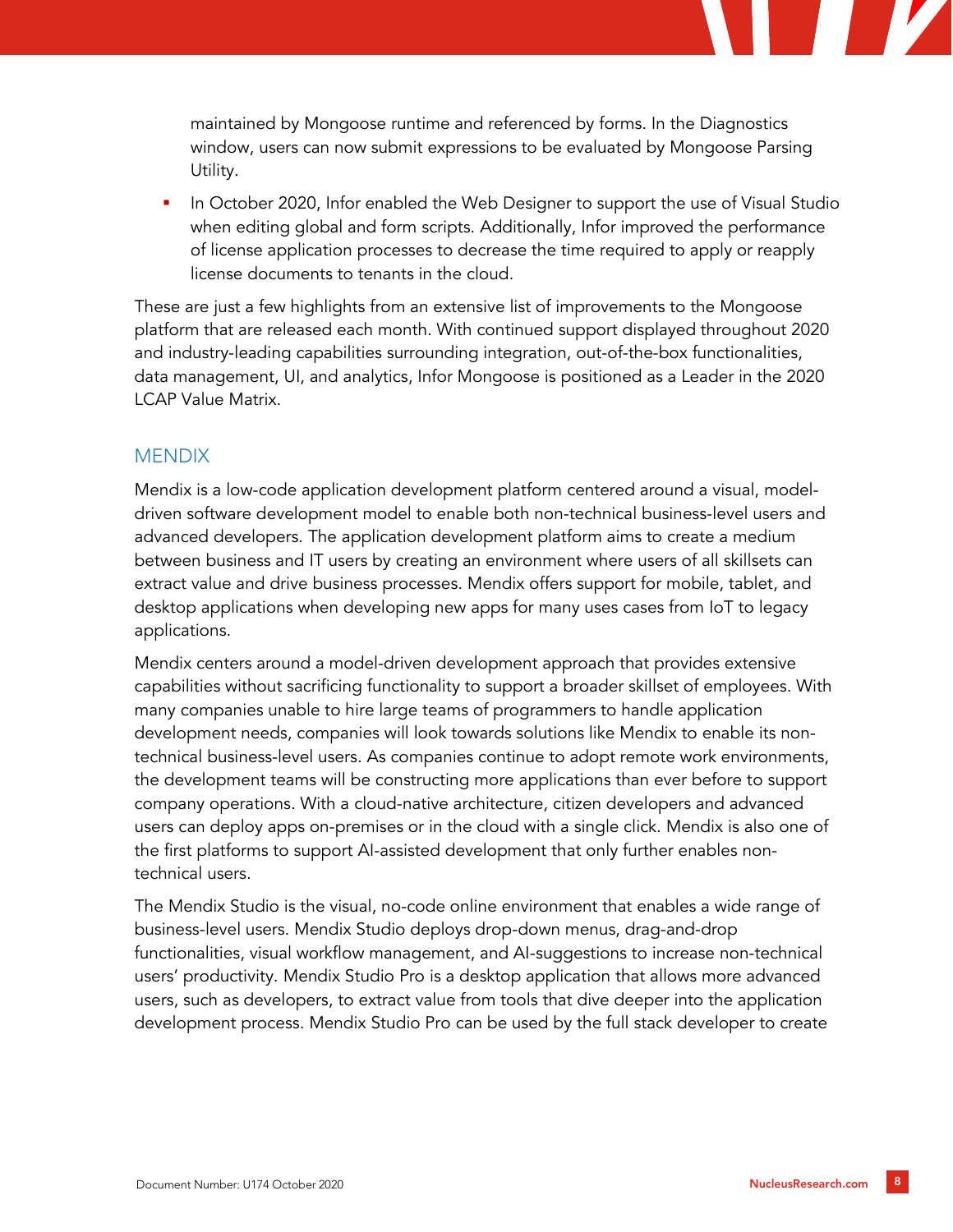extensive applications through more complex coding, logic, and integrations. Mendix also supports integration with DevOps as model changes can be merged to version control repositories, and change commitments trigger downloads of the latest app versions.

By offering both a no-code and low-code tooling in a single platform, Mendix can address all organizations' needs and user skill sets. The combination also increases the efficiency of IT departments as it promotes collaboration among developers and non-technical users. Developers and business-level users can develop across a range of use cases from mobile apps, operational efficiency apps, customer engagement apps, and legacy solution replacement. Model-based software development tools like Mendix can help companies replace legacy applications by applying new technology in areas that have seen minimal updates.

Throughout 2020, Mendix has released several updates to bring new capabilities to the platform as highlighted here:

- In May 2020, Mendix announced update 8.10.0 to the platform. The update included quality of life improvements and new features surrounding preserving data during offline synchronization and associations in microflow expressions. Whenever an offline-first app synchronizes, the offline database is cleared and repopulated from scratch to guarantee data integrity. Additionally, users can now follow the object's association in a microflow expression to get a referenced object's attribute.
- In July 2020, Mendix announced update 8.12.0 to the platform. The update brought associations with nanoflow expressions, which makes it easier to retrieve attributes. Furthermore, users can now retrieve attribute values from a data source for pluggable widgets giving users access to domain data within these widgets.
- In September 2020, Mendix announced update 8.14.0 to the platform. The updates saw a large wave of additions to the platform, including the release of Mendix Data Hub, which allows users to utilize data from different sources in an app without dealing with complex integrations. The introduction of a dynamic class property on widgets enables specifying an expression that computes class name(s) to apply. Users can also now use expressions and text templates in the context of a data source for pluggable widgets giving end-users more control and flexibility when using a widget. Further support for native mobile navigation, pop-up windows, and control over history aims to help understand end-user behavior and deliver applications that meet their needs.

Mendix continues to display a commitment to innovation with its low-code development platform by offering a diverse set of tools to enable both non-technical users and developers. The low-code development platforms that strive to support all user skill levels will succeed in 2020 and into 2021. For the continued addition of new features to the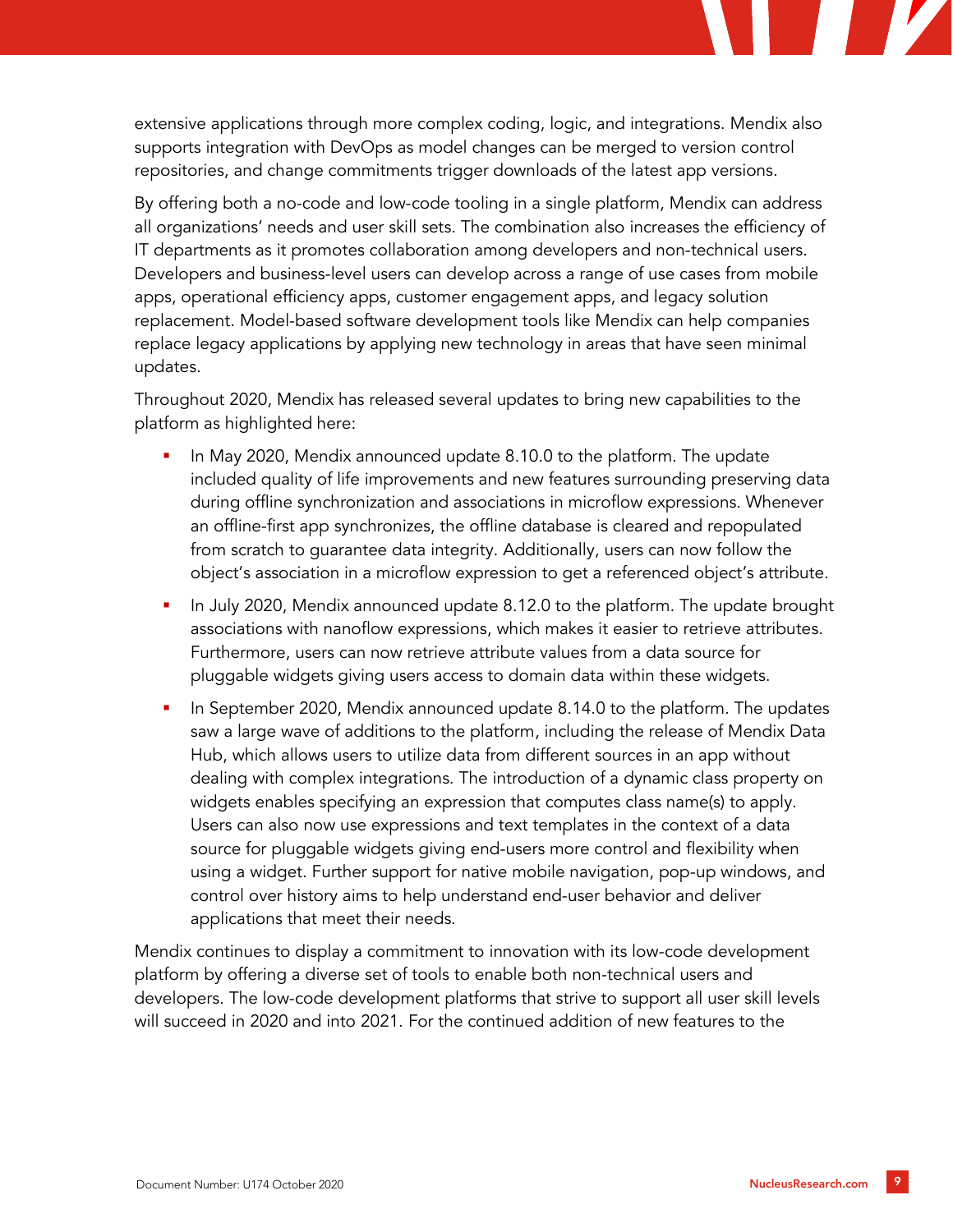Mendix platform and the support for a wide range of users, Mendix is positioned as a Leader in this year's 2020 Value Matrix.

#### **MICROSOFT**

Microsoft is a Leader in the LCAP Value Matrix 2020 with its offering of Microsoft Power Platform. Currently supporting businesses of all sizes across virtually all industries, Power Platform combines various tools to help customers tackle the full range of solution development complexity from simple forms to full-scale comprehensive enterprise applications. Microsoft supplements Power Apps, its primary low-code app development solution, with Power BI for embedded analytics, Power Automate for RPA to extend legacy systems' lifespan, Power Virtual Agents for no-code chatbot integrations and customizations. These integrated applications are all hosted on the Azure Cloud infrastructure, complete with Azure Services and Data Management capabilities for professional developers to access code when needed for continuous integration and delivery (CI/CD).

Interviewed customers have expressed satisfaction with the range of processes and activities that could be addressed through the Power Platform. For example, users used out-of-thebox connectors for edge and IoT devices to enable handheld scanners for warehouse and wholesale stores and container monitors to track the temperature and physical impact events for perishable or fragile assets in transit. Additionally, citizen developers can embed analytics into solutions through simple point-and-click wizards with Powe BI. With native connectors to Common Data Services and Azure SQL Data Warehouse, the Power Platform supports scalability as developers can add additional entities to manage the data of complex solutions and aggregate data up to the petabyte-scale for analytics. The Power Platform is designed for widespread use across an entire organization; companies have steadily increased their investments in the LCAP, purchasing licenses across multiple departments for personnel with a range of coding expertise. While non-developers have been able to deploy upwards of a dozen applications independently, Microsoft's LCAP sees the most growth with technical developers driving productivity with no-code tools and the increasing number of services on the Azure platform.

On top of UI, workflow design, and business object and logic customization, Microsoft Power Platform differentiates itself through hundreds of out-of-the-box connectors to integrate Power App built applications with a wide range of CRM, ERP, and other enterprise solutions in the market. Further, Power Automate connects legacy systems with the broader IT ecosystem through RPA. Altogether, Power App solutions have considerably increased their value proposition as developers can rapidly design and deploy specific applications and business workflows without the need to rip and replace existing systems. This leads to two-pronged cost savings, where companies leveraging the Power Platform can build applications to avoid expensive third-party licensing fees and increase their ecosystems'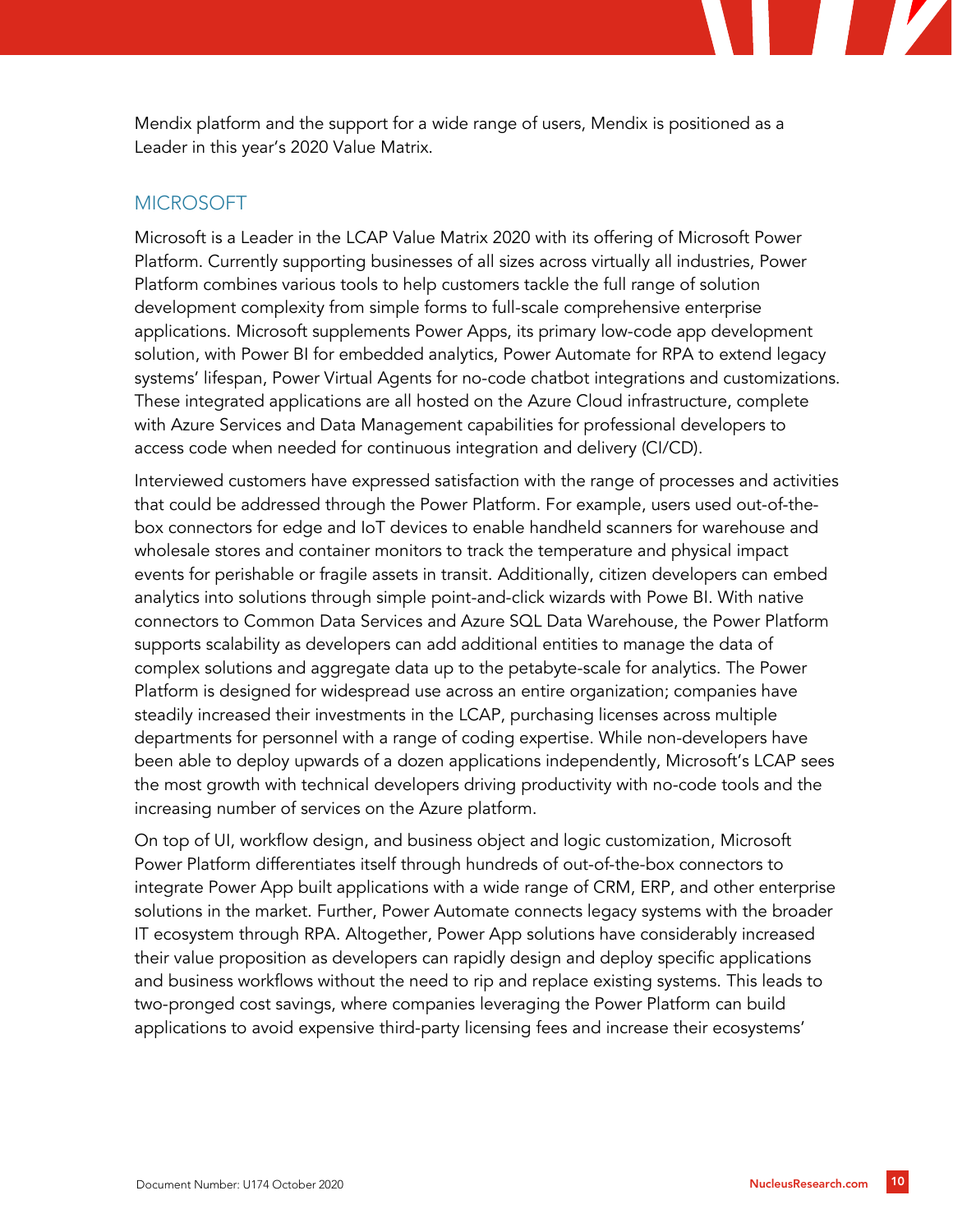lifespan. Over the past year, Microsoft has increased the number of pre-built APIs, integrated the Power Platform with GitHub to enable collaboration between IT teams, connected Power Virtual Agents with Azure Bot Framework so no-code users can develop bots, and added Mixed Reality capabilities into the Power Platform. Nucleus believes continual investments in the Power Platform and the success of a diverse set of use cases establish Microsoft as a leading vendor pushing the functional limits of the LCAP market.

## **SALESFORCE**

The Salesforce Lightning Platform is the toolbox for building transformative experiences clicks and code work side-by-side for all aspects of the platform, and with CRM and other Salesforce applications natively integrated. COVID-19 has exacerbated the need for companies to respond to change in a short amount of time by updating business processes or creating new standalone applications.

Salesforce offers a rich, component-based framework for developers and administrators to use. It has expanded our drag-and-drop builder tools across the development process, from Schema Builder, App Builder, and Community Builder through more recent capabilities such as the Dynamic Forms, Dynamic Actions, and the Customer 360 Data Manager. Additionally, to further extend the reach available with the platform, customers can search the App Exchange for applications, components, connectors, and extensions created and offered by other members of the user community. In every domain, the focus is to empower business users to participate in the app creation process through low code tools that leverage reusable code, whether that is a data model, a web component, or a workflow. It aims to make developers more productive by offering low code tools that simplify the management of common developer tasks and build secure applications, with governance and security controls built in. This includes new functionality in development environments and development tools, including local development for Lightning Web Components. The framework uses JavaScript on the client-side and Apex on the server-side to create singlepage web applications and provides users with a collection of code, allowing app development without writing the code itself. Lightning Component also uses an eventdriven architecture to simplify the development of any application further. Salesforce Lightning also supports the open-source Aura framework, which lets users build apps regardless of whether data is structured or unstructured. It also includes changes to make writing code secure by default, with enhanced field and object-level permissions checking for SOQL and Apex. In addition to CRM data, it is a priority to work with third-party and legacy data sources through Platform Events and the MuleSoft integration offerings.

Periodically, Salesforce will release summer, winter, and spring updates to the platform that cover a wide range of products, including the Lightning suite: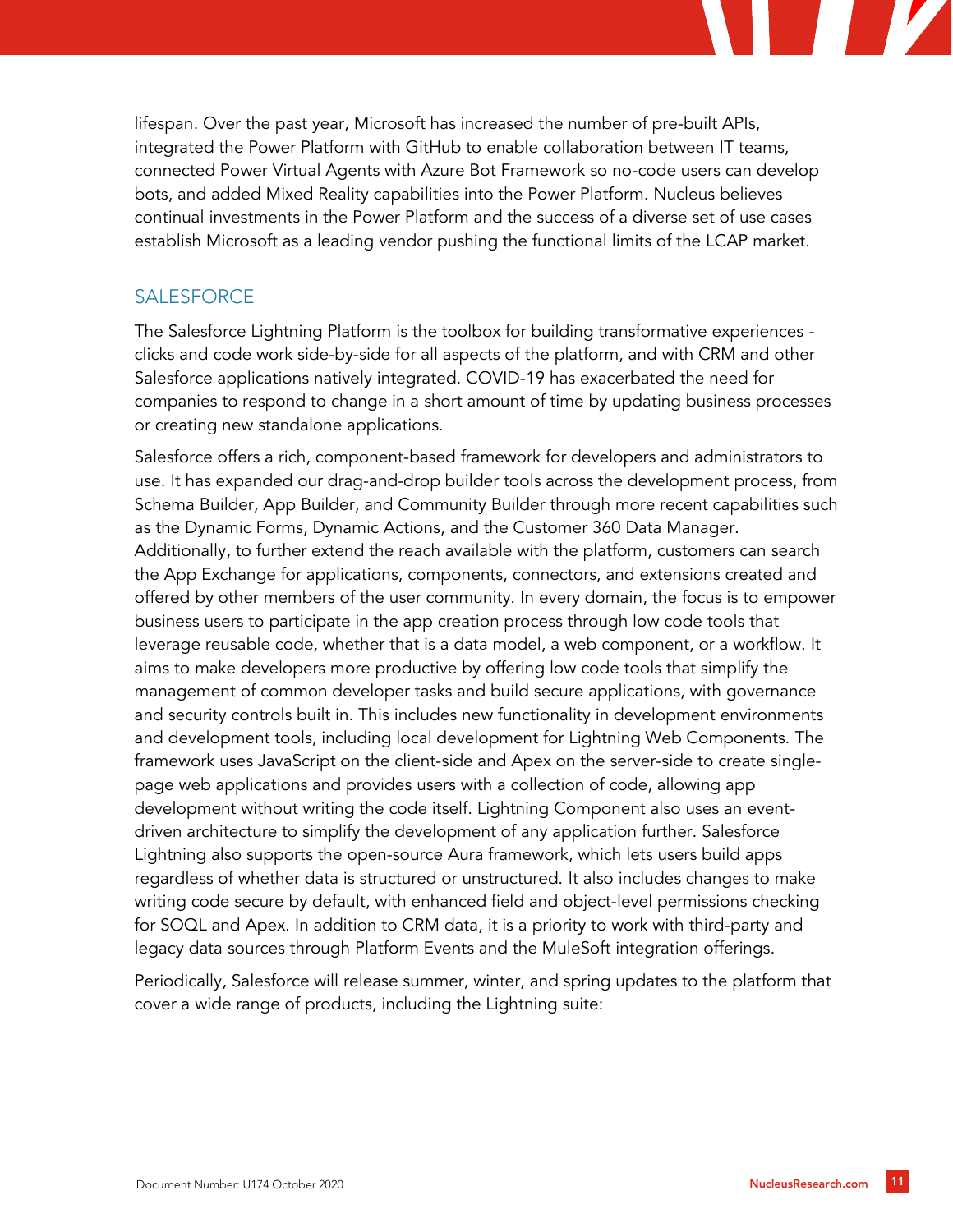

- Spring 2020 Updates: The Spring 2020 release notes aimed at Lightning App Builder with mobile enhancements for all, guidance for App Builder, and increased component capacity in page relations. All admins can now configure record pages, page templates, and component visibility rules for use on a phone. Users also get suggestions to improve their Lightning pages with guidance now built into App Builder. Lightning Components also saw several feature updates with simplified reactivity, style Lightning Web Components with custom Aura design tokens, and source tracking for Lightning Web Components in scratch orgs.
- Summer 2020 Updates: The Summer 2020 release notes saw Salesforce B2B Commerce come to Lightning Experience, giving users the tools to design, build, and launch a B2B commerce solution. Lightning App Builder also saw several updates with dynamic forms, dynamic actions, and accessibility enhancements.

Salesforce is positioned as a Leader in this year's Value Matrix. The Salesforce ecosystem is one of the most robust and active enterprise ecosystems, and the vast majority of those thousands of customers in that community leverage Lightning to extend functionality and enable custom processes in their Salesforce instances. It offers a balance between simplicity and ease-of-use that enables agility and rapid development with full-code tools, and security and governance controls to ensure quality, security, and enterprise-level performance out of the solutions that are produced.

## ZOHO

Zoho Creator provides a graphical drag-and-drop low-code platform allowing both nontechnical business-level users and developers to create online database applications centered around their business infrastructure. Zoho Creator covers the entire lifecycle of an application deployment project from development to delivery, and with Deluge, a powerful scripting language, users can design applications with little to no code involved. As with many low-code development platforms, Zoho Creator allows users to build and run applications without the need for on-premises infrastructure, saving companies time and money on maintenance. Zoho Creator also deploys an easy to navigate and visually appealing UI to support drag and drop visual builders for front-end and back-end development. Business-level users and developers can use these visual builder functionalities to accelerate the creation of forms, pages, and dashboards and simplify processes surrounding integration, workflows, and customer portals. For all skillsets, Zoho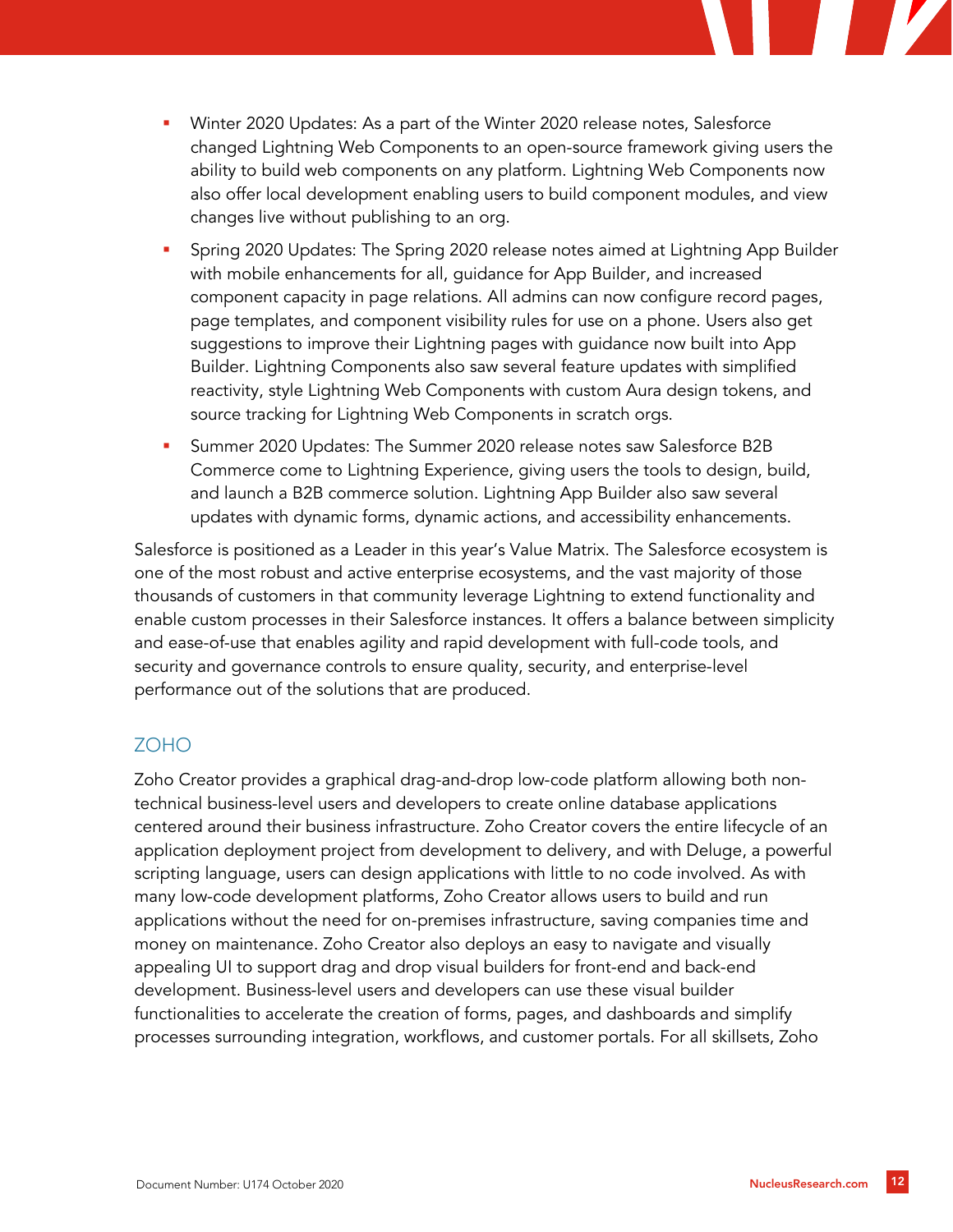Creator provides functionality for one-click deployment, cross-platform compatibility, and auto-scaling for diverse architectures. With Zoho Creator, a developer can build, design, preview, and deploy applications that are compatible with web, mobile, and tablets all at once without additional efforts.

To further support both non-technical users and developers, Zoho Creator deploys toolkits to assist throughout the development cycle. For example, the IDE in Zoho Creator verifies each line of code to detect issues before going too deep into the application development. This helps simplify the process of creating forms, reports, and customized HTML pages within the solution. Workflows can be added to forms and reports through a drag-and-drop interface to automate tasks and custom actions. Additionally, Zoho Creator supports web and mobile SDKs, widgets, and extensions to meet all developers' customizability standards.

The agile development environment deployed by Zoho centers around key toolsets such as Sandbox, version control, data connectors, templates, and APIs, and SDKs. The Sandbox allows users to create a copy of an application for editing and testing before fully deploying the application. Zoho's support for version control means that users can recall specific versions of the written code to accelerate the debugging process. Templates offer ready-touse applications that can be rapidly deployed without sacrificing flexibility and customizability. Zoho Creator also provides REST and SOAP APIs that are immediately available without building endpoints. For security, Zoho Creator supports SAML, LDAP, and OAuth2 protocols to ensure users have extensive access management control.

On an almost weekly basis, Zoho Creator receives updates to improve performance, usability, and functionality. Key updates for 2020 include:

- In April 2020, Zoho added widgets to Zoho Creator, allowing users to embed widgets into pages and make widgets communicate with Creator applications using the provided JavaScript SDK.
- In May 2020, Zoho introduced shared analytics, which provides a conductive method for users to create reports while accessing applications from a web browser. Users can share the reports created with others, and other users' actions in these reports will be subject to their permissions in the app.
- **In May 2020, Zoho introduced layout design for a quick view, which lets users create** custom card-like layouts for displaying the records in a quick view of their list reports.
- In June 2020, Zoho unveiled Zoho Creator's v2 APIs, which brought improvements to a wide range of functionalities include OAuth based authentication, better structuring of the API request, better error handling, and improved performance compared to v1.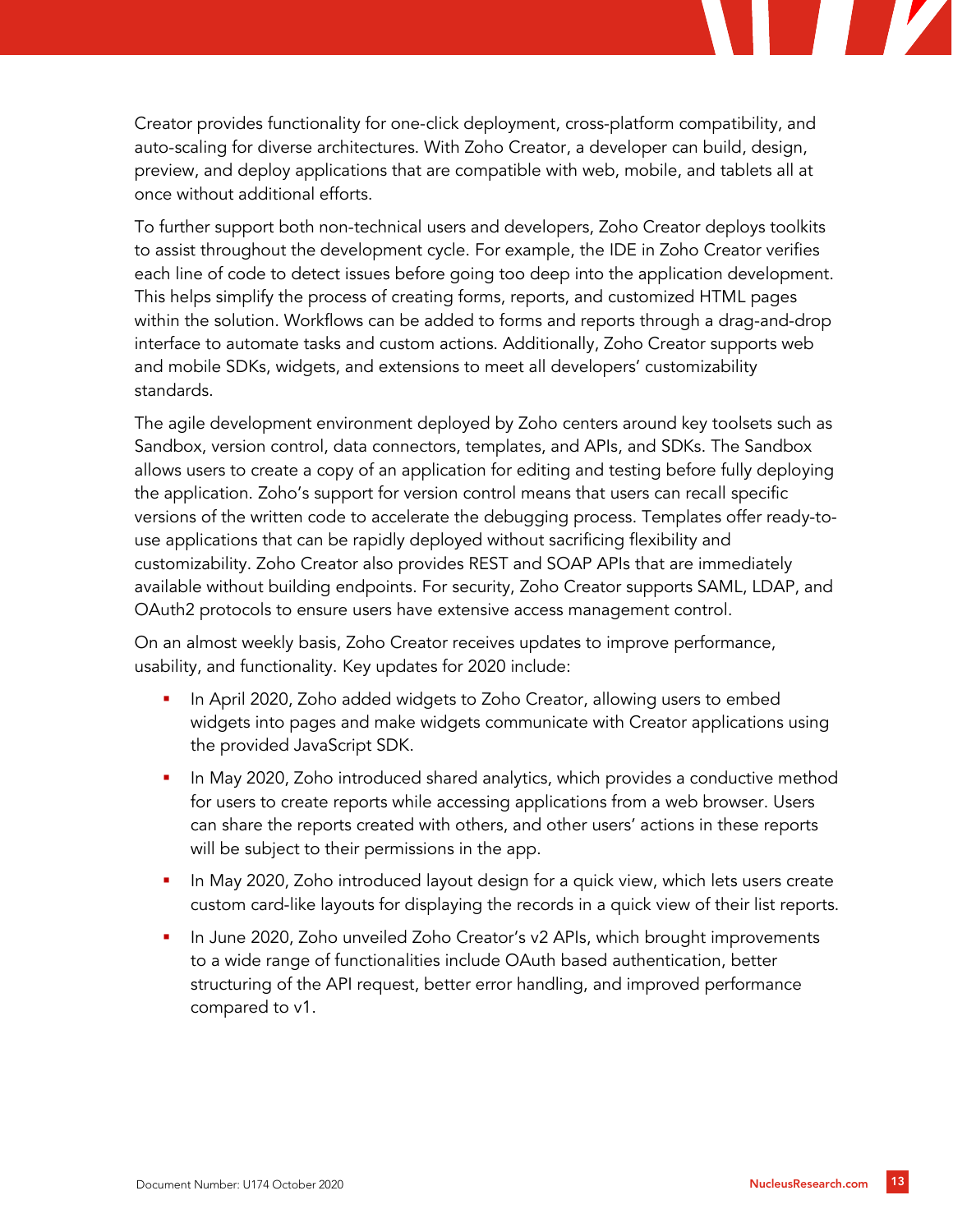

Zoho is positioned as a Leader in this year's Value Matrix. It continues to push meaningful updates to its low-code solution, ensuring that users get the best possible experience in terms of performance and functionality on the platform. Furthermore, Zoho Creator supports extensive integration capabilities with external applications as well as supporting both non-technical business-level users and developers.

# EXPERTS

Experts in this year's Value Matrix include Oracle APEX, and ServiceNow.

## ORACLE APEX

The Oracle Application Express (APEX) deploys a unique web integrated development environment to simplify processes for any level of use, from developers to non-technical business-level users. Oracle APEX focuses on improving visual development, data integration, and DevOps lifecycle management for its users. The low code platform simplifies monitoring and maintenance with drag and drop capabilities, built-in bug tracking, built-in project management, and full-stack application logging and dashboards. Oracle APEX utilizes a minimal application server footprint and does not require middle-tier servers to run business logic at scale like some Java and .NET applications. The Oracle APEX features also extend to real application clusters, flashback queries, SQL extensions, and robust security features for authorization, authentication, and logging.

Oracle APEX caters to all users by providing developers with advanced toolsets to dive deep into app development and deliver enterprise-level solutions while ensuring that nontechnical users can build applications with minimal code through intuitive wizards. Nontechnical users can expect to rapidly build data forms, reports, charts, and simplified applications on the platform. The simplified app development architecture supported by Oracle APEX extends to the APEX app itself as it handles session management for developers that would typically take time away from more important developmental processes. In terms of reporting capabilities for non-technical users, APEX supports most operational reporting use cases allowing users to create, modify, and customize their reports in the same environment to develop applications with little to no code. Oracle continues to augment developers and non-technical users with periodic updates to the APEX platform. As recently as April 2020, Oracle released version 20.1 with these key features:

 APEX and the App Builder interface now work in conjunction with Redwood, Oracle's new user experience design system.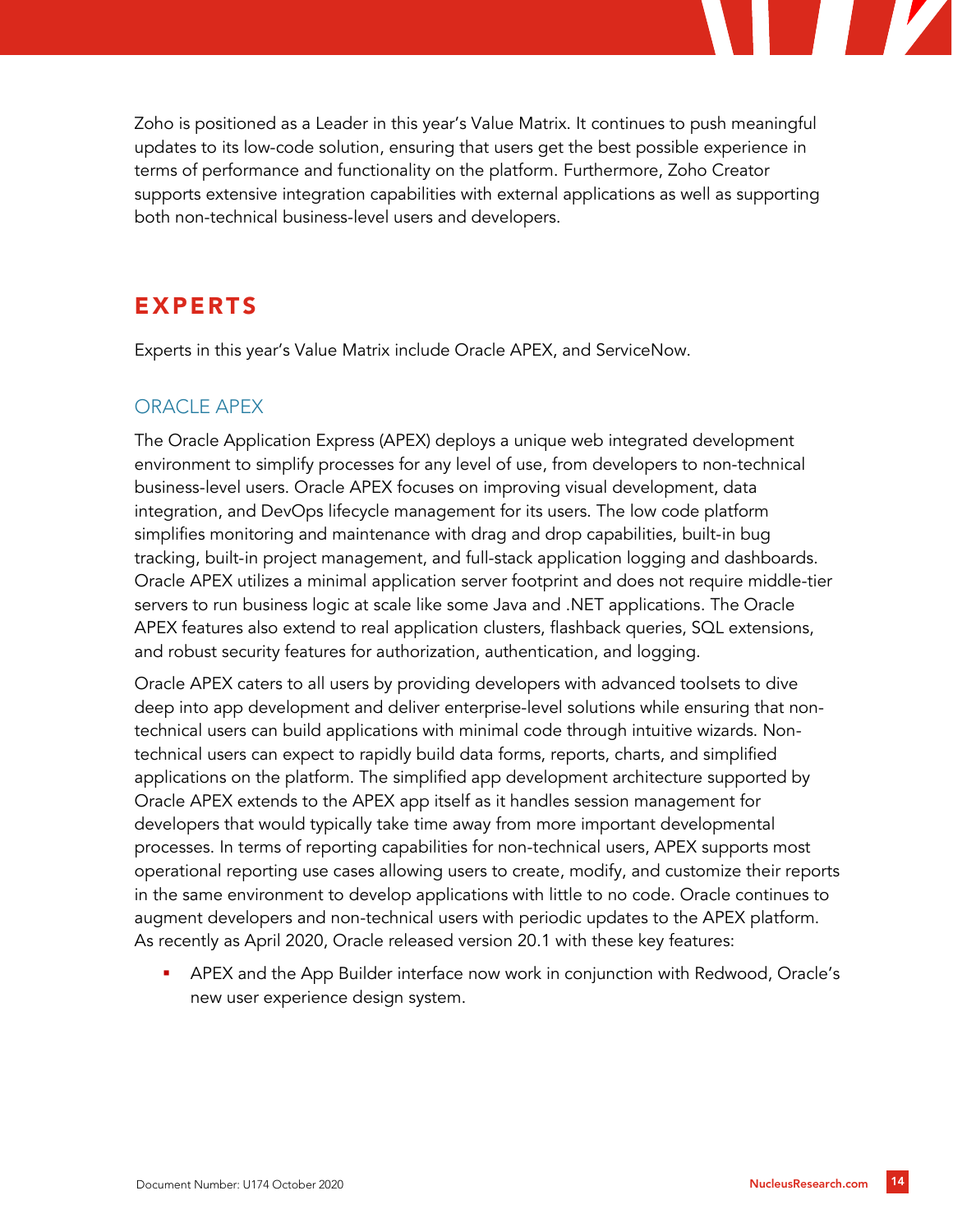

- The URL syntax for APEX apps was simplified and provide a Search Engine Optimization (SEO)-friendly URL structure. The structure makes it easier to understand and provides a more direct context of where a user is within an app by removing application or page numbers. Instead, it uses the workspace path prefix, application and page aliases, and standard web parameter syntax for its URL structure.
- **•** Oracle APEX saw improvements in application lifecycle management with one-click app deployments, automated backups, and zip exports to make it easy to deploy APEX apps and integrate into an existing workflow.

Currently, Oracle APEX low-code development solutions support developers' extensive capabilities while also supporting non-technical users with simplified processes. The data management capabilities of Oracle APEX solidify the platform as an expert in the LCAP space, and with further development towards AI functionality and integration with thirdparty applications, Nucleus expects APEX to migrate to the Leader quadrant.

## SERVICENOW

ServiceNow is an Expert in this year's LCAP Technology Value Matrix, recognized for the functionality of its Now Platform. The cross-departmental Now Platform enables businesses to develop applications, automate business processes, and integrate systems with a natural language environment. With a service-oriented approach, the Now Platform is often used to address IT, employee, and customer workflows. The vendor has been regularly updating its services to widen the breadth of its platform's functionality: In Q1, 2020, ServiceNow added Now Intelligence for AI and analytics tools for anomaly detection, predictive modeling, peer benchmarking, and performance forecasting. The Now Platform Paris release launched in Q3, complete with greater automation capabilities across financial operations, enterprise asset management, business process management, legal service, telecommunication management functions.

The recent analytic upgrades have boosted Now Platform's value proposition, especially for IT managers who can easily generate insights and assessments for recommendations on managing resource usage, identify vulnerabilities in daily tasks and software, and initiate the corresponding change requests. Software developers have responded positively to the extensive no and low-code DevOps tools to help their organizations overcome misalignments between development and operations teams, leading to faster time to value while complying with enterprise requirements. Leveraging the platform, non-technical users can automate tasks and processes, freeing up IT resources for more complex customizations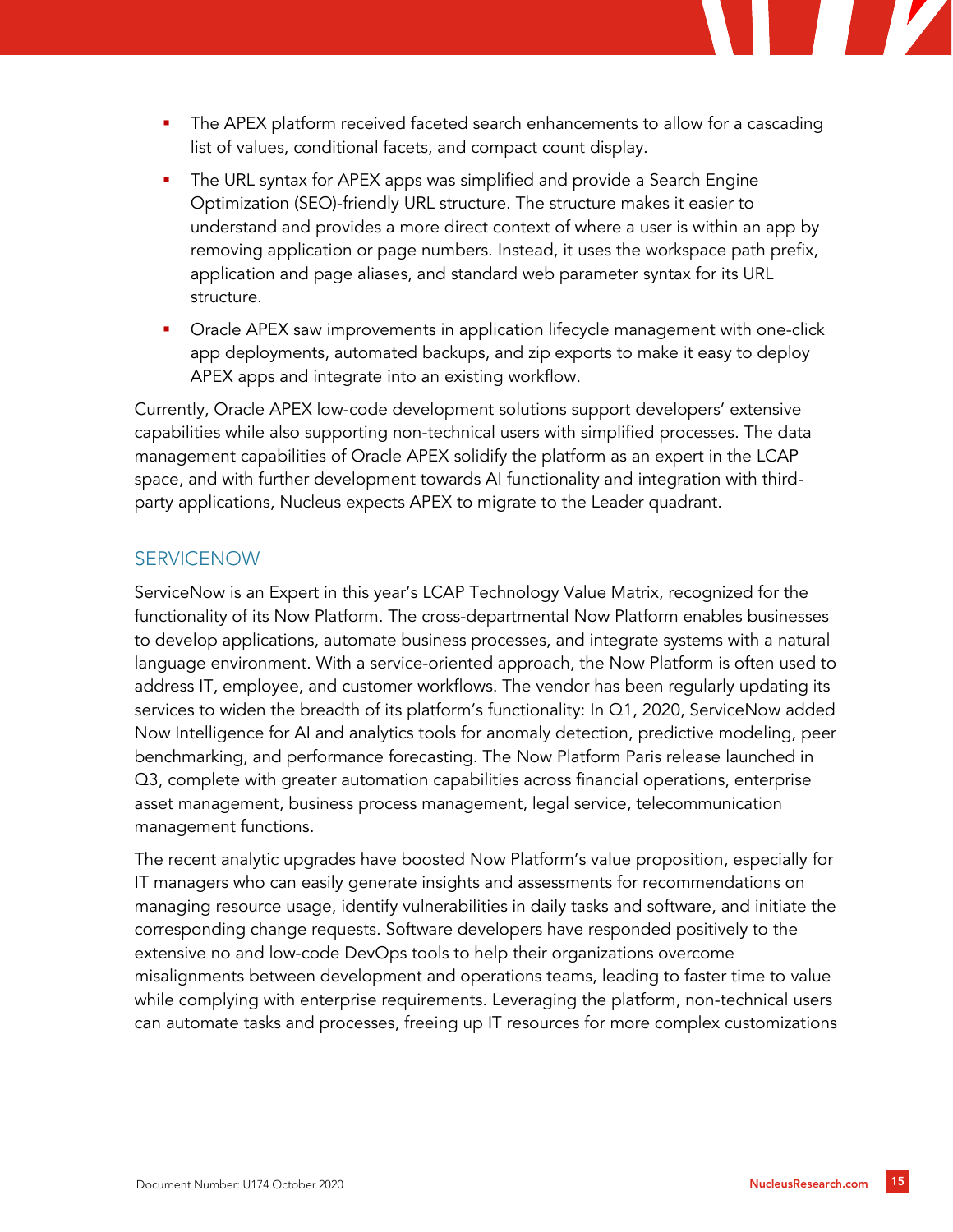

# FACILITATORS

Facilitators in this year's Value Matrix include Betty Blocks, Creatio, and Oracle Visual Builder.

#### BETTY BLOCKS

Betty Blocks is a facilitator in this year's LCAP Value Matrix. The Betty Blocks low-code development platform is recognized for its ease-of-use, providing non-professional developers the tools to build and deploy business applications at a rapid pace. Intending to make its product accessible to the whole organization, Betty Blocks is an entirely browserbased LCAP that does not require installation to allow users to get started as soon as possible. Further, per its namesake, Betty Blocks provides an extensive library of modules, or "blocks," that perform simple actions which customers piece together to build their applications. With front-end UI tools, workflow builders, and back-end connectors and process automation tools, Betty Blocks' users can replace much of their legacy IT ecosystem with homegrown applications that best suit their business needs.

Speaking with Betty Blocks customers, we have found that users can develop all sizes of applications through the compartmentalized approach. With access to a growing library of connectors and web services, citizen developers can build increasingly functional applications in an entirely no-code environment. Additionally, professional developers are often used for back-end customizations, and to build out any unsupported connections or alter existing ones for complex relationships between modules are other solutions in the IT ecosystem. With tools for the range of coding expertise, Betty Blocks provides an attractive value proposition, especially for SMBs that do not need a full suite of solution platforms for every segment of their business but can now target pain points with in-house applications. As Betty Blocks continues to invest in R&D, increasing the number of modules, connectors, and DevOps tools, its out-of-the-box functionality will soon grow to that of name-brand giants of the enterprise application market. Emphasis on developer governance and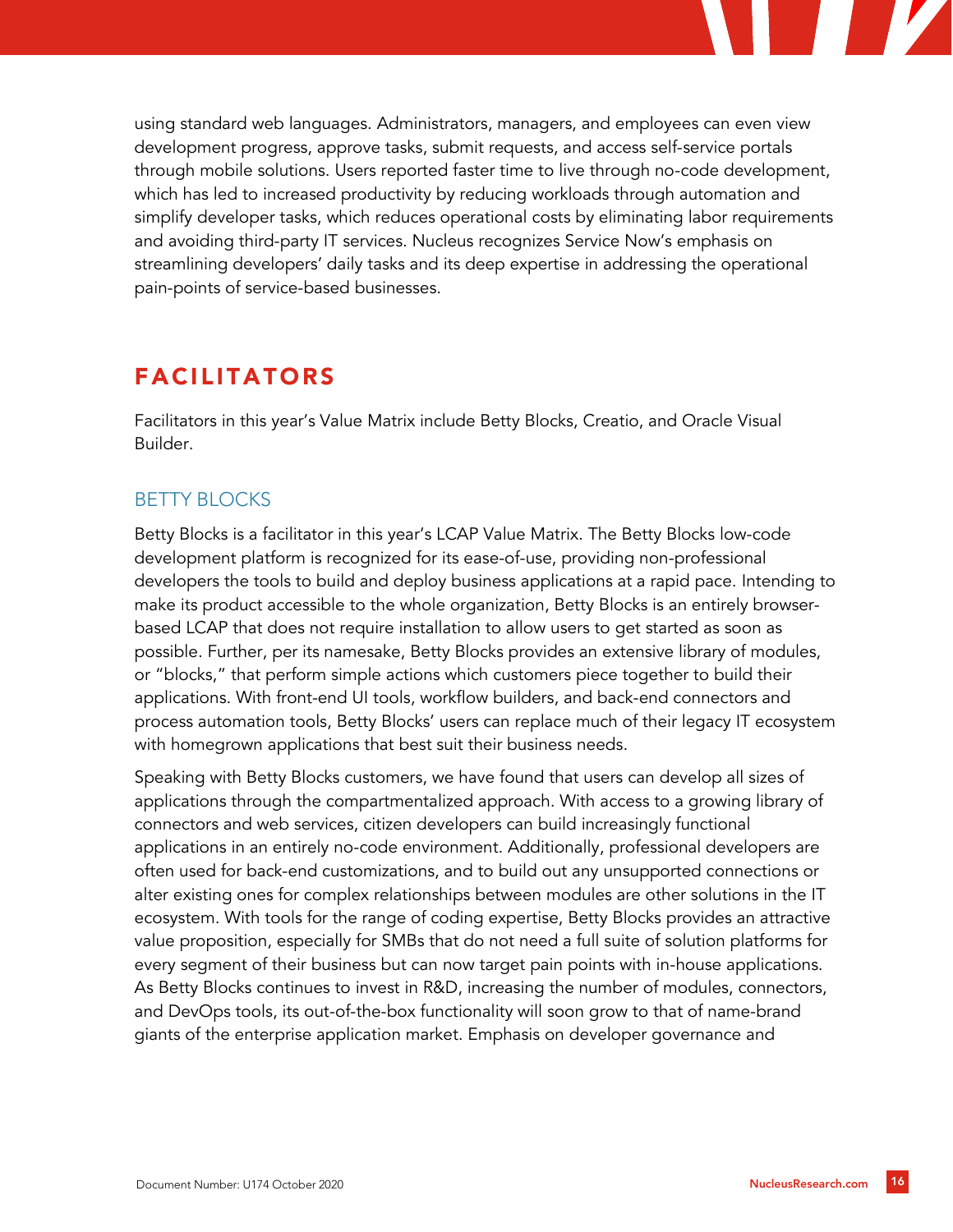compliance, Betty Blocks maintains its priority of accessibility to citizen developers with Citizen Development Control Center, ensuring users are building apps that will not harm business operations or the overall software environment. High usability, rapid deployment, and a clear development process educate non-professional users to the app-building process, further alleviating a company's dependence on IT staff. We believe the vendor is trending to become a challenger to leaders in the space within the next few years.

## CREATIO

Studio Creatio is an intelligent business process management and low-code platform, enabling mid-sized and large enterprises to automate and accelerate business processes and build custom applications for specific needs. The platform is built with native intelligence to automate complex workflows and drive efficiency. It offers core functionality around salesforce and customer service automation, but the low code platform still allows users to extend functionality and create custom applications to fill in any functional gaps in their existing application stack. Because of its roots as a CRM provider, the most common use cases involve sales and customer service tasks, like creating and logging responses to custom forms or automating an online sales play. It includes pre-configured solutions for marketing, sales, and service, including verticalized capabilities for financial services, professional services, retail, media and advertising, telecommunications, manufacturing, pharmaceuticals, transportation and logistics, and the public sector.

Key capabilities and features include business process management with process modeling, execution, monitoring, and analytics; dynamic case management with context-based patterns, built-in artificial intelligence and machine learning capabilities allow non-technical users to create intelligent apps without wrangling extensive code or datasets; a fullyfunctional mobile app, and multi-level security to meet enterprise standards as many customers are large international organizations with thousands of employees, requiring extensive and reliable security protocols for all internal- and external-facing applications. Creatio also offers the Creatio Academy, an online learning resource and community where users can familiarize themselves with the platform and learn new skills, dramatically accelerating onboarding and time to value for customer organizations.

Creatio is positioned as a Facilitator in this year's Value Matrix. It offers a highly usable solution with extensive pre-built templates and capabilities to fit specialized industries and business processes. It is characterized by rapid deployments compared to other enterpriselevel solutions. With Creatio being most-known for specialized business process management capabilities across the customer experience (sales, marketing, and customer service) domain, although this is constantly expanding to include new functional areas, it doesn't have the same level of mindshare among customers as larger platform customers like Microsoft and Salesforce. As its market presence grows and additional industries and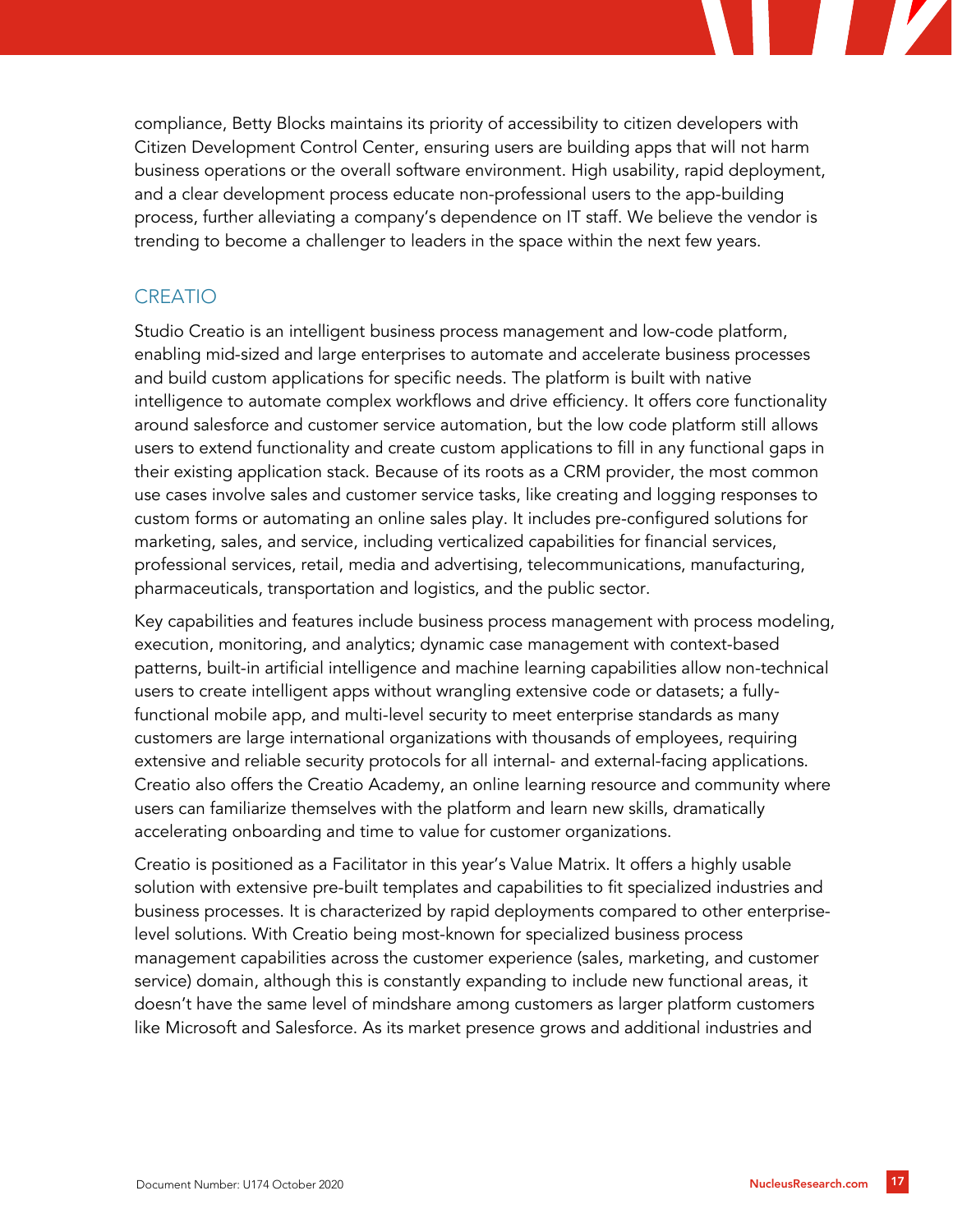functional areas are supported, Creatio will continue to improve its positioning in the Value Matrix.

#### ORACLE VISUAL BUILDER

Oracle is a Facilitator in this year's Low Code Application Platform Technology Value Matrix, recognized for its intuitive Oracle Visual Builder. Focusing on the user experience and visual tools, Visual Builder complements Oracle's functionally robust, data modeling-centric APEX platform. Customers of both Oracle's LCAPs can leverage Visual Builder to design the frontend user-interface and workflows and use APEX for back-end data management functions and rest API connections. Professional developers and tech-savvy businesspersons are the target users of Visual Builder. The platform was initially designed with strict guard rails to focus on building small, quick, and easy applications. Recent product improvements have increased the flexibility of Visual Builder to allow the development of mobile and multitenancy applications.

Regardless of industry, Oracle's customers can use Visual Builder to design page layouts and flows with simple drag and drop tools to define business logic surrounding business objects with object validators, field validators, and object functions. Users frequently use Visual Builder to build webpage services and even incorporate microservices from other vendors like Microsoft and Salesforce. As part of Oracle's product line, Visual Builder comes out-of-the-box with security capabilities that enable declarative security on business objects, anonymous or authenticated user access, and role-based security protocols. The LCAP is also highly extensible through a comprehensive catalog of APIs, UI templates that can be embedded into the solution, and two-way editing with no-code capabilities and direct code access in JavaScript and HTML.

By connecting to the Oracle Cloud and Database, existing users of Oracle's ERP systems and other applications stand to extract the most value from their use of the LCAP while maintaining a cohesive look and feel. Integration is a primary value driver since users use Visual Builder to extend the functionality of their Oracle product investments, such as HCM, ERP, and Customer Experience applications, among others. In June 2020, Oracle released the Visual Builder Platform, which integrates the low-code solution with Oracle Developer Cloud Service to enable the complete development, deployment, and hosting of applications from a single environment. This joining has streamlined the development process and shortens the overall lifecycle. The platform now hosts a testing environment for debugging, release state management for sprint execution and multi-instance deployment, and team collaboration tools perform pushes and merges for CI/CD. Nucleus believes that Visual Builder and APEX's tandem use provides users with both the ease-of-use and depth of functionality to develop full-scale enterprise applications at a market-leading pace.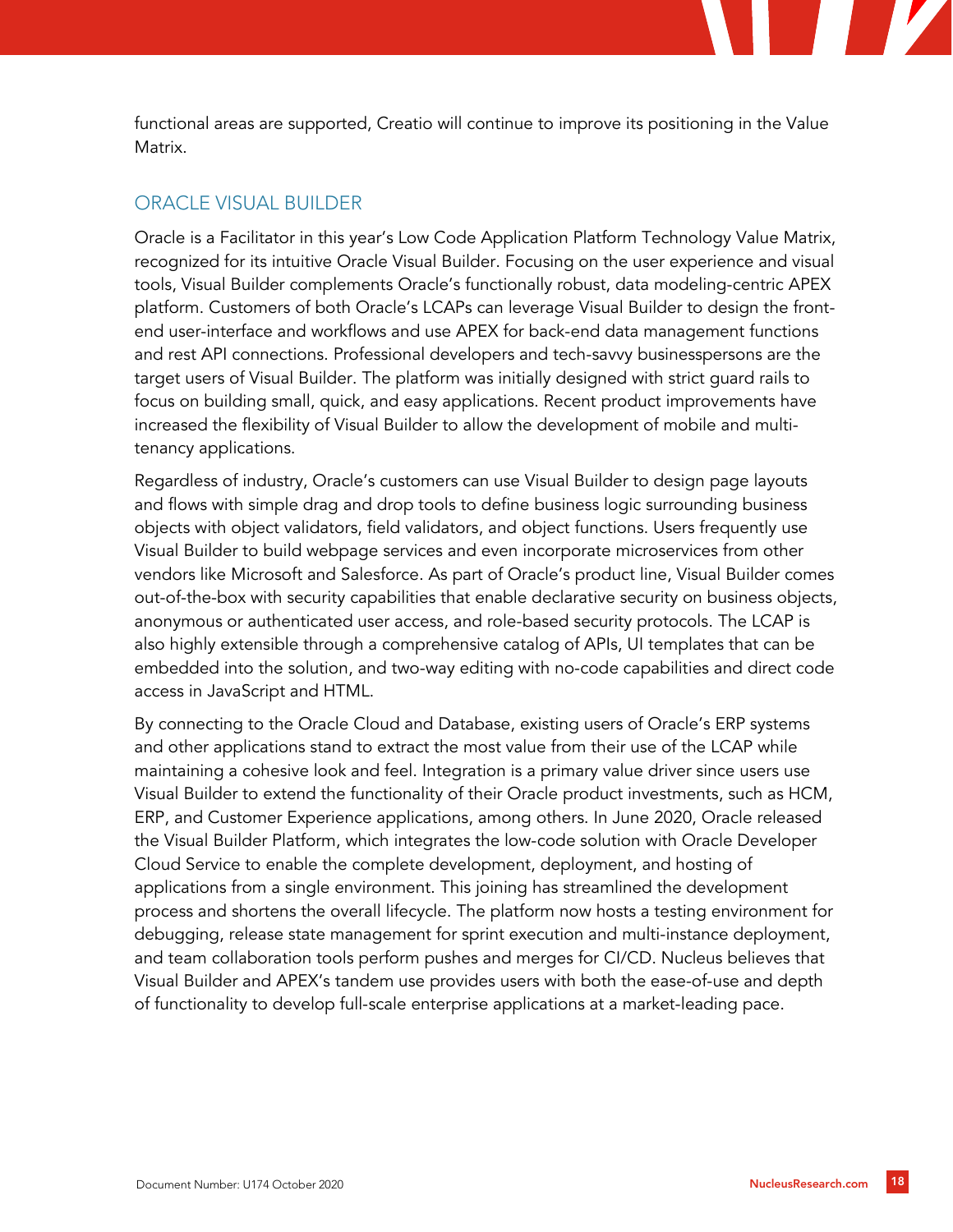# CORE PROVIDERS

Core Providers in this year's Value Matrix include Google, K2, Quick Base, and Trackvia.

## **GOOGLE**

Google App Maker is a low-code application development tool available to Business G Suite accounts to help non-technical users build apps in-house. Users can connect elements, such as a form, to a database through simplified templates and a drag-and-drop UI design. Google App Maker does not rely on third-party software, and users develop applications directly inside the Google infrastructure, ensuring increased security measures. With Google already providing above industry-standard levels of security for applications like Google Drive, users can save money on building out security measures as it is all handled by Google. Google App Maker also aims to remove back-end bottlenecks when building databases and connecting UI elements. The solution automatically creates a database in Google Cloud SQL when a UI element is added to the solution. Users can manage data sources' structure through a visual interface allowing non-technical users to extract further functionality from the solution. Additionally, non-technical users can add new features to apps without coding through function-specific JavaScript and CSS libraries. In terms of updates and features, Google App Maker will be shut down on January 19<sup>th</sup>, 2021, and users will have to transition the functionality to another product. Alternatives such as AppSheet, Apps Script, Google Forms, and App Engine will help users achieve the same functionality but with a downside of using multiple solutions to achieve what Google App Maker achieved under a single platform. Users can look towards AppSheet to help automate processes, App Engine to develop apps, and Google Forms for data collections.

#### $K<sub>2</sub>$

K2 is a Core Provider in this year's LCAP Technology Value Matrix, recognized for its expertise in process automation from a low-code perspective. With a focus on automation, K2 provides BPM and RPA low-code tools. Users leverage the BPM to design workflows with Microsoft's SharePoint WorkFlow tool to either supplement the functionality of existing applications in the IT ecosystem or develop full-scale solutions to avoid expensive thirdparty products. Citizen developers often supplement BPM capabilities with RPA to achieve full process automation through UiPath automation tools. Users can build bots to target specific actions and steps along a workflow with text recognition to process forms and documents or connectors to eliminate manual data input. Given the open nature of the outof-the-box tools, virtually all businesses can optimize their processes with the platform; K2 primarily services organizations within life sciences, healthcare, financial services, insurance, government, manufacturing, energy, and legal industries.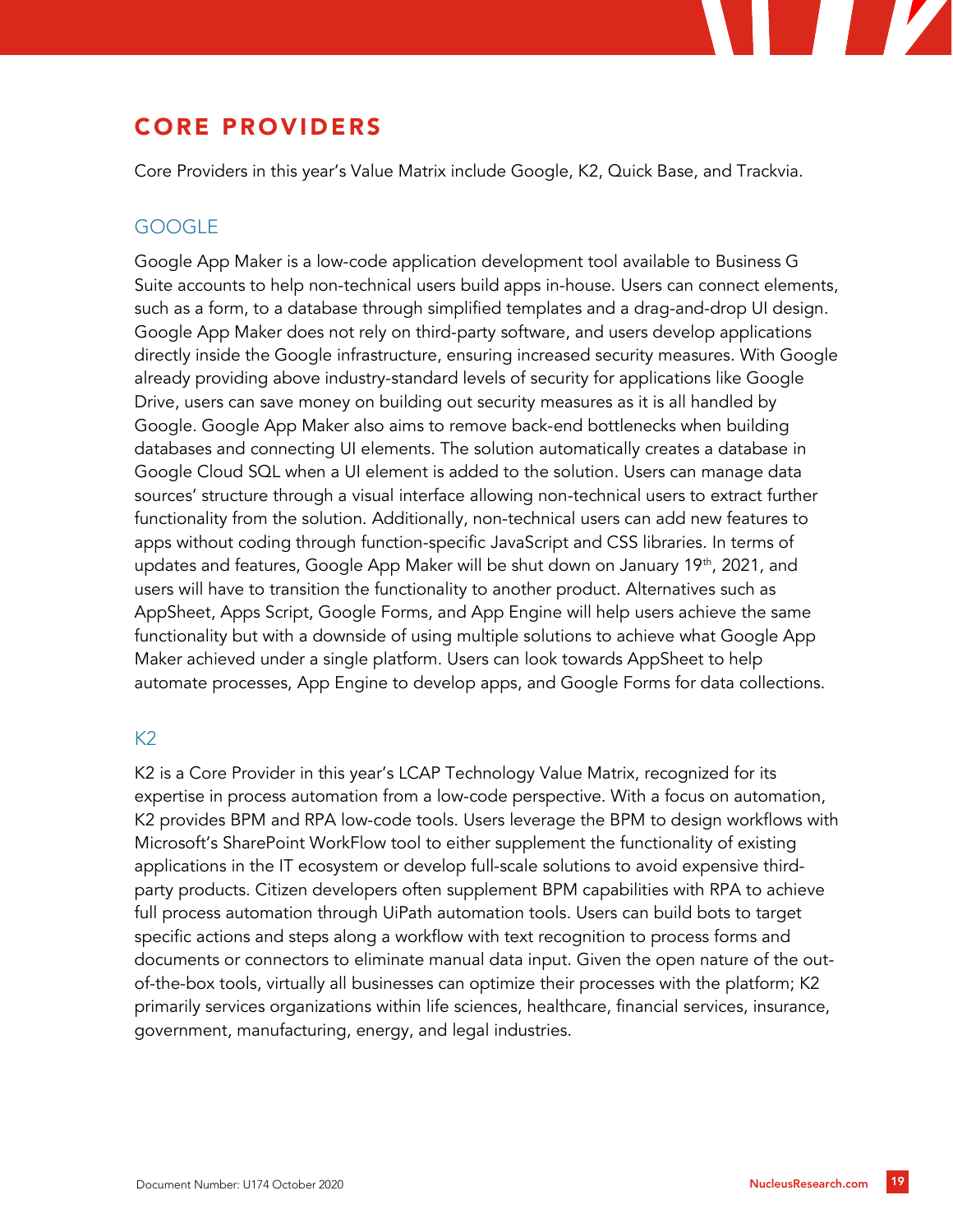

### QUICK BASE

Quick Base is a low code application development platform centered around enabling both non-technical business-level users and advanced IT teams to work together in a secure and sustainable manner. The critical differentiator for Quick Base is that it focuses on supporting non-technical business-level users at an enterprise scale. Business-level users can expect to deliver real-time, actional insights through diverse systems in an enterprise structure without sacrificing customizability. Additionally, Quick Base utilizes a single platform to reduce IT complexity and increase the agility of development teams throughout the application development process. For integration, Quick Base pipelines enable visual orchestration of workflows across third-party applications and tools using pre-built integration processes and APIs. Quick Base heavily supports continuous deployment by allowing users to implement changes in real-time with no downtime for updated applications to further support continuous integration and development. The application lifecycle management sandbox allows users to customize business applications, transform data, and change schema without forcing downtime for applications.

Throughout 2020, Quick Base releases monthly updates to the platform to improve all users' usability and performance. In February 2020, Quick Base added Quick Base Pipelines making it faster and easier to automate processes and integrate workflows. In May 2020, Quick Base added new table report functionalities to provide a modern interface to view, filter, sort, and group Quick Base data. Quick Base also gave developers the ability to utilize and extend Quick Base through RESTful API calls. In August 2020, Quick Base added new RESTful API capabilities, giving users the ability to get, add, and modify relationships and upload and download files. As recently as October 2020, Quick Base added a new authorization type for Microsoft Exchange connections for connected tables. Additionally, Quick added more persistent features and new toggle behavior for the recently released